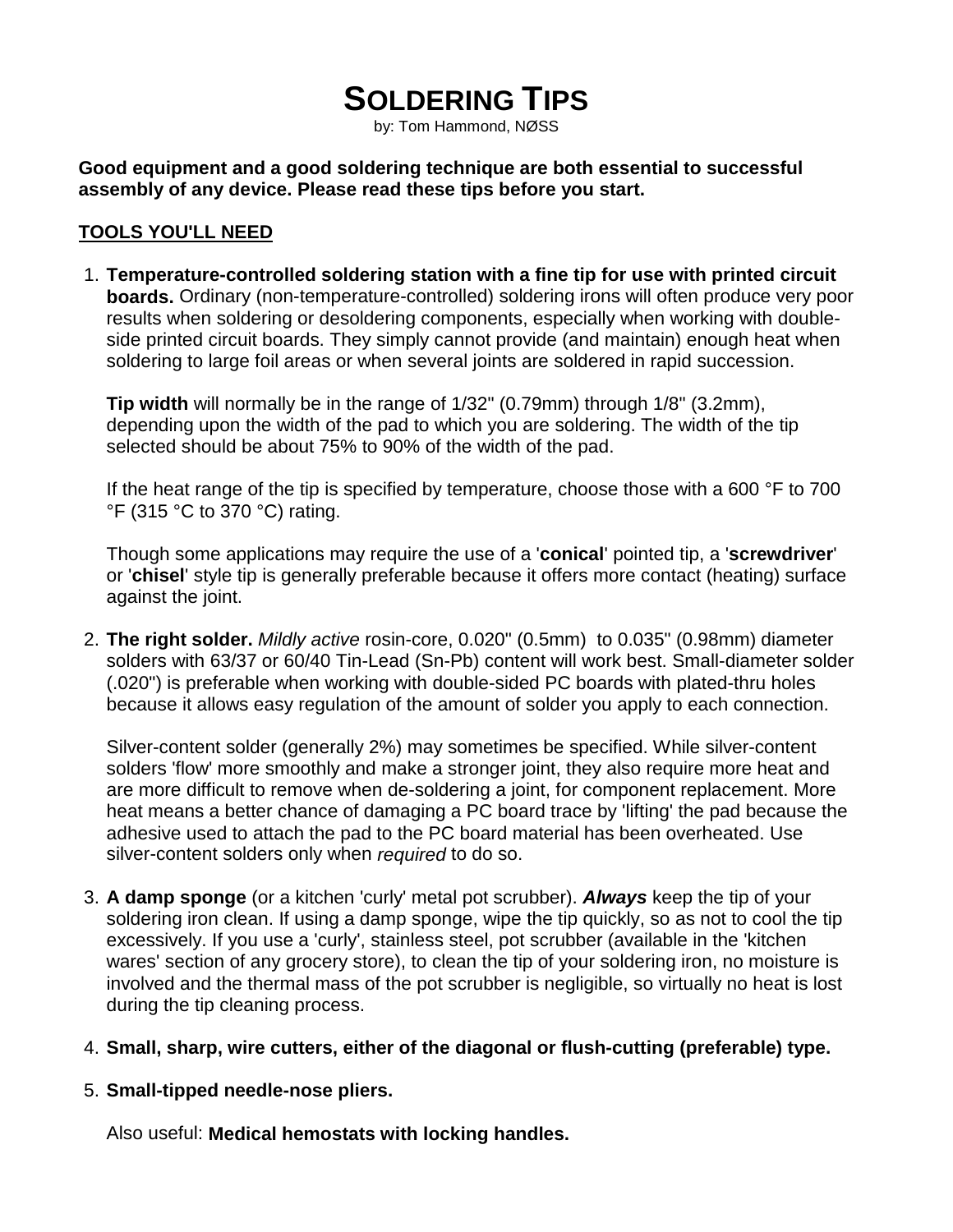## **A WORD ABOUT KEEPING THE TIP OF YOUR SOLDERING IRON CLEAN**

The name of the game in soldering is *"heat transfer"*. If you cannot quickly and adequately heat the joint to be soldered, you risk making a poorly soldered connection, *and* you risk damaging the PC board itself as well. It is **essential** to keep the tip of your soldering iron clean and well-tinned at all times. Ensure that the tip of your iron is clean before you attempt to apply solder to a connection. Once the tip is cleaned of any debris (burnt rosin, excess solder, tiny bits of component lead, etc.), ensure that the tip is well tinned. If the tip is a dull gray color (instead of a bright silver), apply a tiny bit of solder to 'wet' the tip before you place the tip against the joint to be soldered. Heat transfers from the tip to the joint by *physical contact*. A clean, solder-wetted tip will significantly decrease the length of time spent on each connection because it enhances heat transfer, even before additional solder is applied. In some instances, it may mean the difference between success and failure in completing a solid connection.

## **POSITIONING COMPONENTS ON THE BOARD**

With the exception of some transistors (e.g. TO-92), unless otherwise specified, all components should be pressed down flush with the surface of the PC board as far as they will

go. **Figures 1 & 2** show both the right and wrong (*X*) ways to mount individual components and sockets. When installing ICs and sockets, solder only *one* lead. Check the positioning of the device (reheat the joint and re-seat the device if necessary) and then **Figure 1** proceed to solder the remaining pins once you are



satisfied that the device is properly seated against the PC board. *Before* a wire-lead component is inserted into the PC board, component leads should be formed, using your fingers or long-nose pliers, to fit into the PC board holes.



**Figure 2**

It is generally accepted as "good technique" to install components in all the same direction (horizontally or vertically) if at all possible. This is done so that all 'readable' nomenclature (text or resistor bands) can be read by holding the PC board in either the normal (front-facing) or the 90-degree rotated position. For instance, with the PC board oriented so the front edge of the board is facing you, all horizontally-mounted resistors should have their bands oriented so they are readable from left to right, and the text for all other non-position-critical components (small caps, etc.) is readable as well. Components mounted with their leads running front-to-back are generally mounted so they are readable when the PC board is rotated 90 degrees counter clockwise.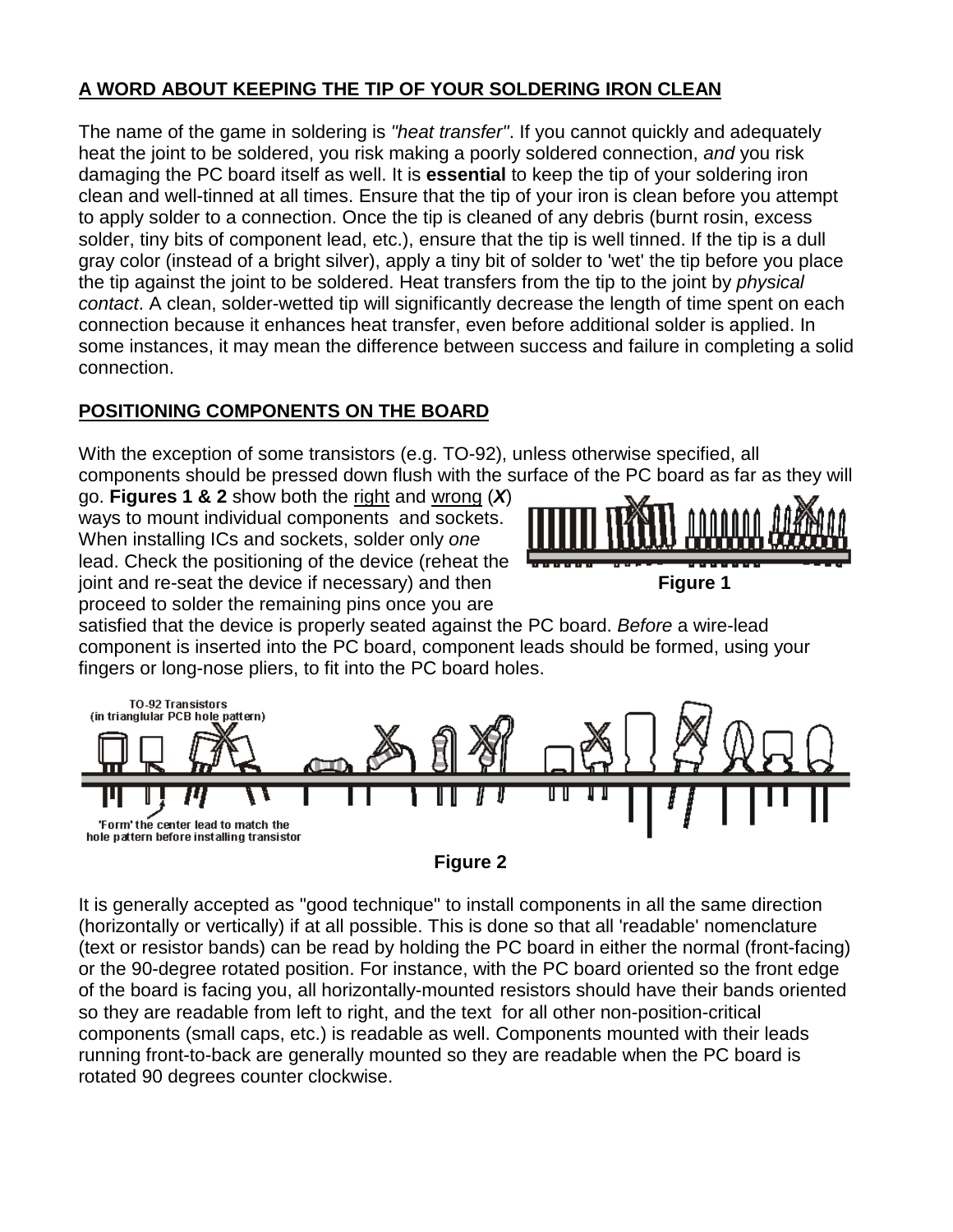## **CLEANING AND TINNING HEAT-STRIPPABLE ENAMELED LEADS**

Many enamel-insulated copper wires use a 'heat-strippable' enamel. You can usually identify this type of wire by its color. Most NON-heat-strippable enamels are of a dark color (often a brownish-red), while most heat-strippable enamels are of a much lighter, translucent color (generally red, green, or an orange-yellow).

Measure and clip the lead to a length slightly longer than that required by the joint. Using a HOT (725 °F / 385 °C, or hotter) soldering iron with a medium width (.05" / 1.25mm) tip, melt a 'blob' of solder onto the tip of the iron.

Insert the clipped *end* of the wire into the solder blob and wait a few seconds for the heatstrippable enamel to begin to smoke and bubble.

As the enamel begins to bubble, insert more of the wire into the solder blob. Adding a bit more solder to the new rosin will assist in the tinning process.

Once you have inserted and stripped the lead to the length required, *slowly* pull the wire back out of the solder blob. This should produce a nicely tinned lead with possibly a bit of burnt rosin remaining on the outside of the tinned lead. Any remaining rosin can be easily removed by pulling the wire between your index finger and your thumbnail.

## **CLEANING AND TINNING** *NON***-HEAT-STRIPPABLE ENAMELED LEADS**

Leads which are insulated with enamel (e.g. Formvar) which us *not* heat-strippable must be scraped clean before they can be tinned.

**WARNING:** When using a knife (or other device with a sharp blade) to strip enamel from a wire, be very careful to not cut or nick the wire itself. A wire which has been nicked will not withstand much flexing at the nick before it breaks.

Determine the length of the lead which must be stripped. Lay the lead on a hard surface and, using a sharp blade held *vertically* and placed at the inner end of the length to be stripped, slide the blade toward the end of the wire. Rotate the wire slightly and repeat until all of the enamel has been removed from the end of the wire.

Once the enamel has been stripped of enamel, heat the lead with your soldering iron and apply a *light* coating of solder.

#### **SOLDERING**

Proper positioning of the soldering iron tip and solder are essential in obtaining a well-made soldered joint. (**Figure 3**) The tip must be in contact with both the lead to be soldered and the PC board pad.

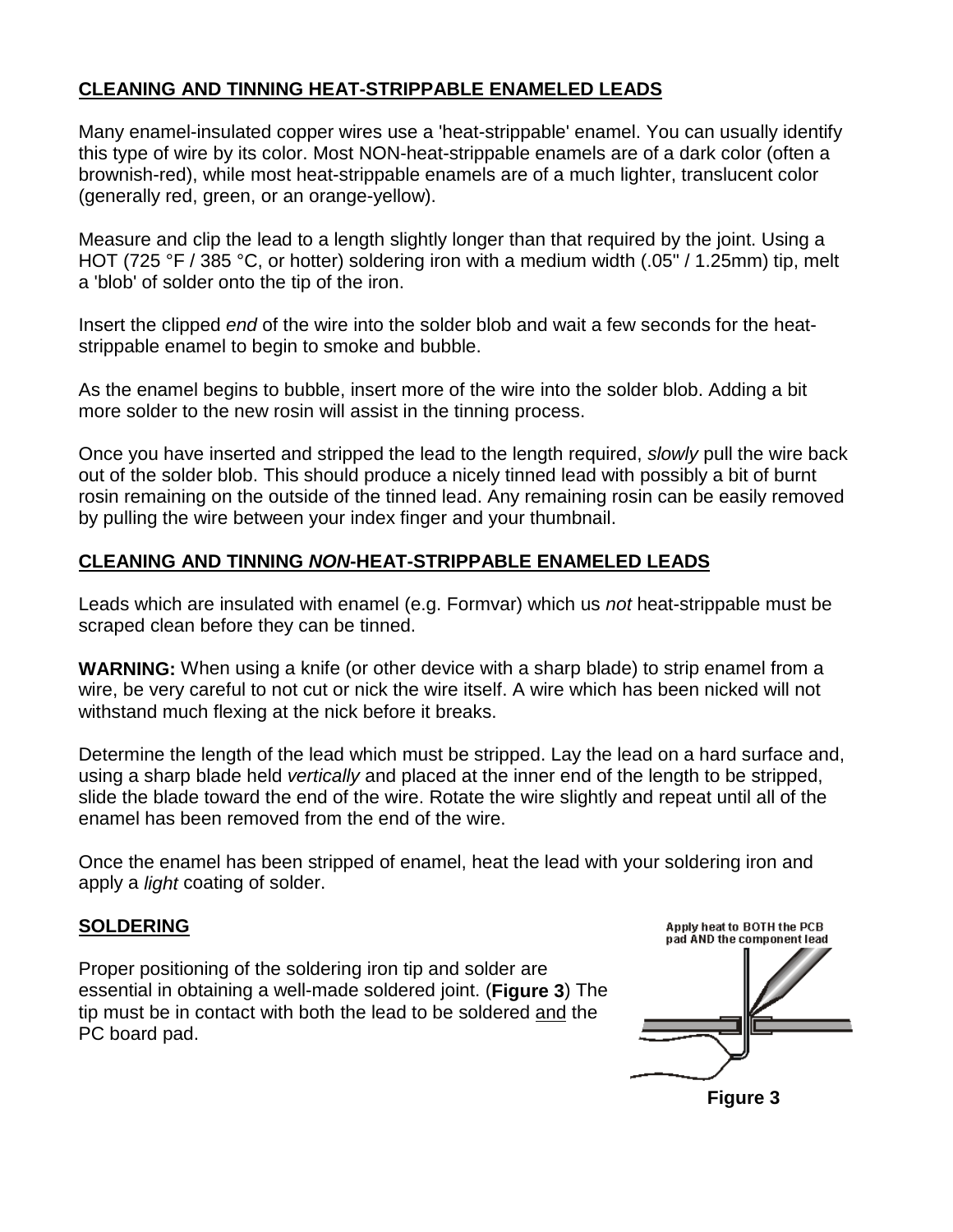The soldering iron will heat the lead and pad, and their combined heat will then melt the solder. This ensures a well-made, solid joint. (**Figures 4 & 5**)



Small fillet of solder at joint

**Figure 4**

**Figure 6** shows a well-made connection to a single-sided PC board. A small amount of solder has been melted by the heat from the component lead and the PC board pad. A small additional amount of solder has been added to the joint to form a small rising *fillet* around the lead.

If the PC board was of the plated-thru hole type, capillary action of the lead in the *platedthrough hole* has drawn the solder down into the hole. (**Figure 7 left**)



**Note** that some soldering requirements may dictate that *no fillet* be created when soldering to plated-thru holes. (**Figure 7 right**) In this instance, apply only enough solder to *fill* the platedthru hole. Use of .020" diameter solder greatly enhances your ability to perform this operation. Use of .03" or larger diameter solders will generally cause more solder than required to be applied the instant the solder is applied to the joint.

When soldering plated-thru holed which are to only be filled, apply a small amount of solder and allow your iron to remain a short while longer. This will ensure that the solder is 'wicked' down into the hole. You will be able to *see* the solder as it flows into the hole.

**Figure 8** illustrates two adjacent, but separate, connections which have been shorted together by the application of excessive solder.



**Figure 6**

Single-sided PC Board

**Figure 8**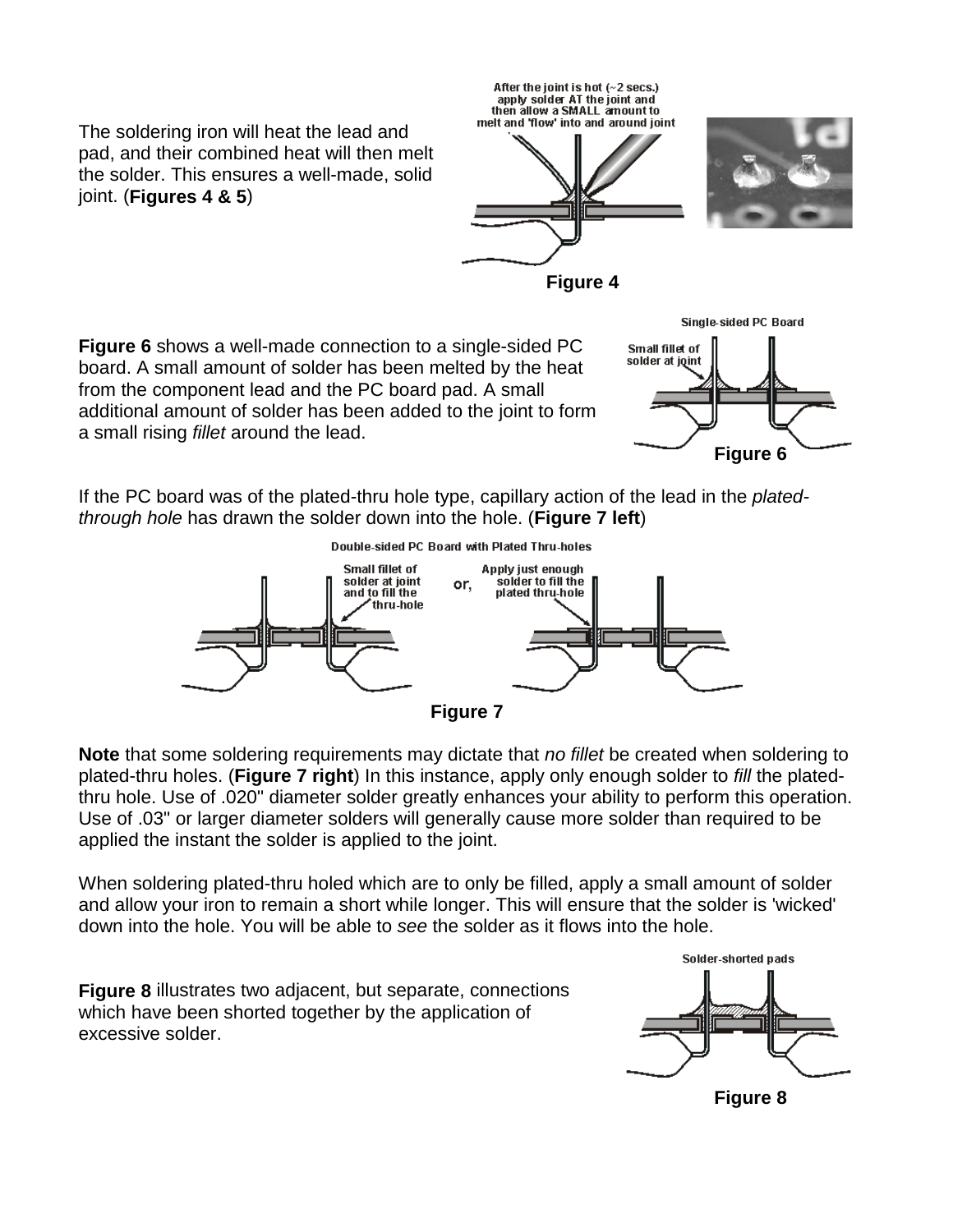**Figures 9 & 10** show what can happen if the component lead is not heated along with the PC board pad. A *rosin joint* will result. The solder flows onto the PC board pad, but since the component lead is not hot enough to melt solder, rosin accumulates around the wire. The solder then forms around the rosin coating on the component lead, and there is no connection. Generally, joints of this type **Figure 9 Figure 10** can be corrected by reheating the joint.



Similarly, a poor joint will result if you do not properly strip and tin the enameled wire leads of inductors *before* the lead is inserted into the PC board for soldering. Enamel coating allowed to remain on the inductor lead can create a joint similar to the rosin joint, preventing the lead from being adequately heated by the soldering iron. Such a joint *cannot* normally be restored by reheating. Remove the lead from the PC board, strip it of all enamel and tin it. Then resolder the joint.

## **CLIPPING COMPONENT LEADS**

Commonly-used *diagonal cutters* have blades which are beveled to an edge from both sides. The cutting action of such a blade can flare, or mound-up, the soldered joint (**Figure 11, left**).

In contrast, the blade of a *flush cutting* wire cutter (**Figure 11,right**) is flat on its bottom and beveled only from the top. Flush-cut connections will be flat across the surface of the cut, making them cleaner and less likely to cause shorts to nearby pads. Clip leads just slightly above the surface of the PC board (1/16", 1.5mm). This will leave enough excess lead length to facilitate reheating the Figure 11 connection if it is necessary to remove the component, and to reinstall it later, if required.

To determine if you are using too much solder, look at your connections once the excess lead length has been trimmed from the component. As shown in **Figures 12 & 13**, if your wire cutters have cut too deeply into the solder, there is probably too much solder being applied. **Figure 12 Figure 13**

Adjacent components may become accidentally shorted together when their leads are clipped following soldering. Examples of this are shown in **Figures 14 & 15**. A lead from the resistor has first been folded flat against the PC board. Then, when it was clipped, it was not clipped close enough to the joint, of the nearby capacitor.







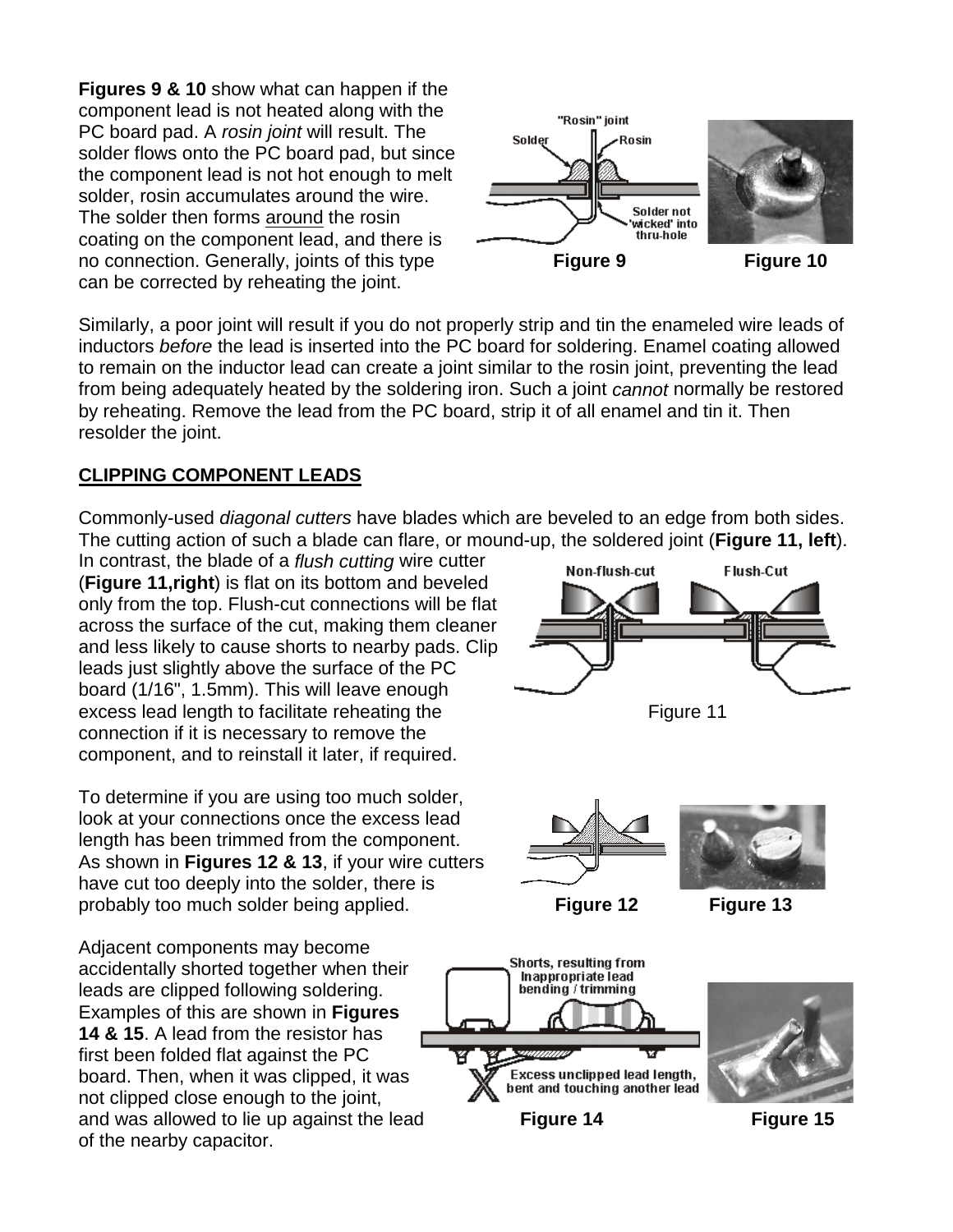# **Regarding Solders**

"What brand/type/diameter solder should I use for building my Elecraft Kits?"

We've all probably thought it to ourselves, and we've certainly seen it in print here on the Elecraft Reflector...

This question appears almost weekly on the Elecraft Reflector, and Elecraft Chief Tech, Gary Surrency (AB7MY) admits that he hears it almost every DAY.

In an effort to help answer the question and reduce concern by users, I have been asked by Elecraft to compile a document which, it is hoped, hoped you will refer to the following data when making your solder selection.

If you only want to know what solders to buy, you may jump right past the next section and go right to the 'meat' of the subject, to the section titled "ELECRAFT-RECOMMENDED SOLDERS". Also, BE SURE to read the section regarding what types of solder to *NOT* use! ----------------------------------------------------------------

#### **SOLDER-RELATED DEFINITIONS:**

#### **RESIN**

A solid or semi-solid organic compound lacking a crystalline structure. Resins are characterized by not having definite and sharp meting points, are usually not conductors of electricity, and many are transparent or translucent. Natural resins usually originate in plants, such as pine sap, and are not water soluble. The rosin used in soldering fluxes is an example of a resin. Also used to describe fluxes based on synthetic resin rather than rosin.

#### **ROSIN**

A naturally occurring resin usually associated a component of pine sap. It is a mixture of several organic acids, of which abietic acid is the chief component. Available as gum, wood and Tall Oil Rosins, sometimes chemically modified. The most widely used material in the manufacture of soldering fluxes for the electronics industry is water white (ww) gum rosin.

**R** = Identity code for a flux which contains rosin without additional activators.

- **RA** = Identity code for a flux which contains rosin with additional activators to enable soldering of difficult substrates. Although an RA-based material, the residues are not-corrosive if left uncleaned.
- **RMA** = Identity code for a mildly activated rosin flux as used for much electronics work. Although an RA-based material, the residues are not-corrosive if left uncleaned. RA fluxed solders seem to be gaining more favor, especially in the military, as the more appropriate solders to use in electronic work.

**Solder Wire** = Solder available in small wire gauges, as opposed to BAR solders.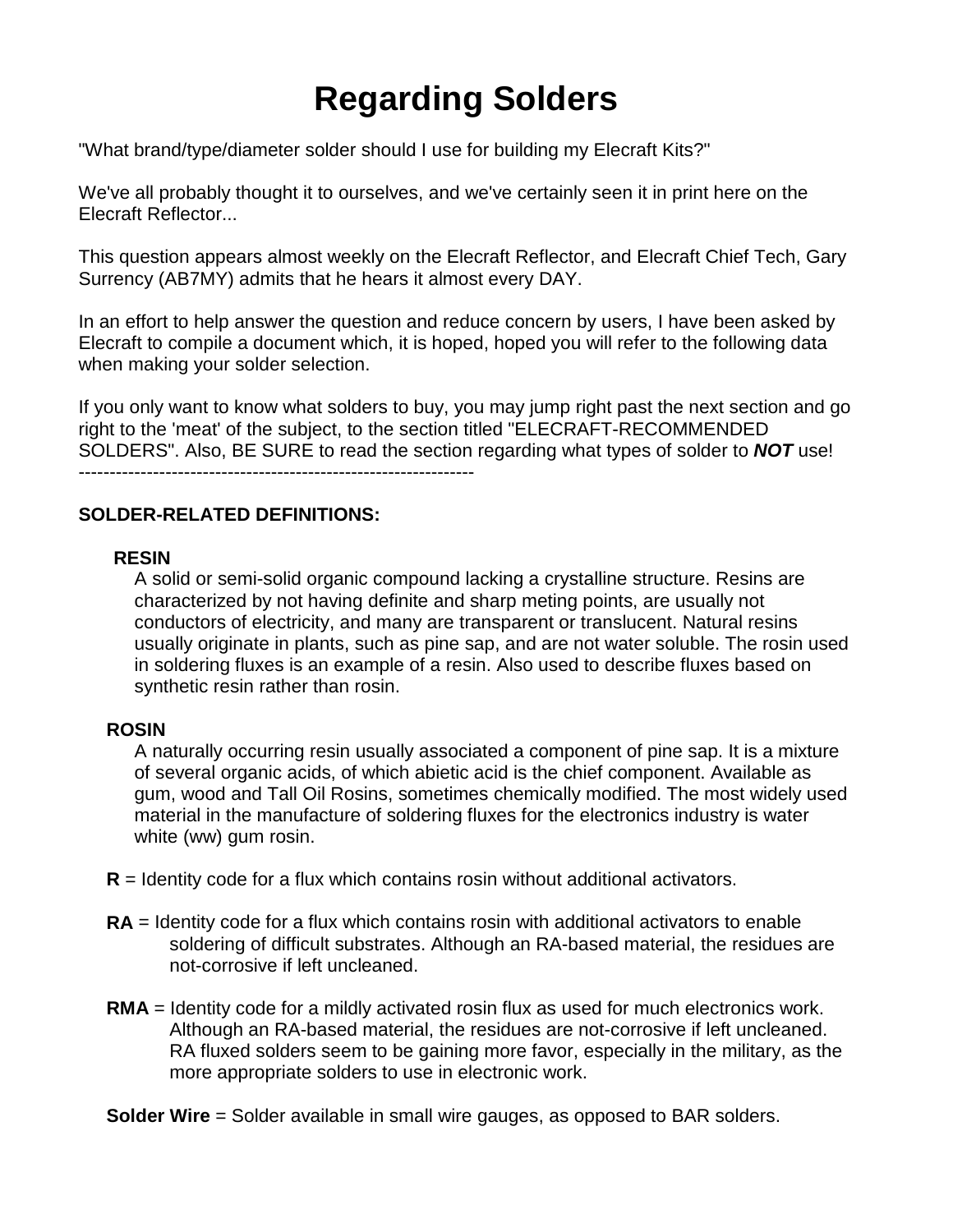- **Silver-Bearing Solder** = A solder alloy which normally contains 2% silver along with 62% Tin and 36% Lead. While this type of solder WAS originally recommended by Elecraft, it has been determined that kits assembled with this type of solder can be more difficult to repair due to the higher melting point of the solder. As a result, there is an increased risk of lifting a PC board land while attempting to desolder or re-heat a plated-thru connection.
- **PLEASE NOTE**: Elecraft no longer recommends using silver-bearing solder. However, rigs submitted for repair which were assembled using silver-bearing solder WILL be serviced without question.

**ELECRAFT-RECOMMENDED SOLDERS**

This list is NOT exhaustive. However these brands and fluxes HAVE been tested and have been found to be acceptable. There are most certainly other brands, with equally acceptable flux cores also available.

The following brands and types of solder are RECOMMENDED for use when building Elecraft kits. Below this section, I have included a listing of available solders from both Mouser and Digi-Key, just to give you at least two possible sources.

#### **Kester**

 $\overline{\phantom{a}}$ 

**RA** (Activated Rosin) Type Flux Core types "44", and "285", 60/40 or 63/37 Sn/Pb content in diameters between 0.020" (0.5mm) and 0.035" (0.89mm), with 0.020" to 0.030" being the preferred sizes.

#### **Multicore (previously Ersin-Multicore)**

## **RA (Activated Rosin) Type Flux Core**

| <b>Multicore</b> | <b>Content</b> |                    |                 |                     |
|------------------|----------------|--------------------|-----------------|---------------------|
| Part#            | Sn/Pb          | <b>Diameter</b>    |                 | <b>Spool Weight</b> |
| MM00979          | 63/37          | $0.022$ " (0.56mm) | 1 <sub>lb</sub> | (0.5kg)             |
| MM00980          | 63/37          | $0.024$ " (0.61mm) | 1 lb            | (0.5kg)             |
| MM00981          | 63/37          | $0.032$ " (0.81mm) | 1 <sub>lb</sub> | (0.5kg)             |
| MM00992          | 60/40          | $0.024$ " (0.61mm) | 1 lb            | (0.5kg)             |
| MM00993          | 60/40          | $0.032$ " (0.81mm) | 1 lb            | (0.5kg)             |

(continued on next page)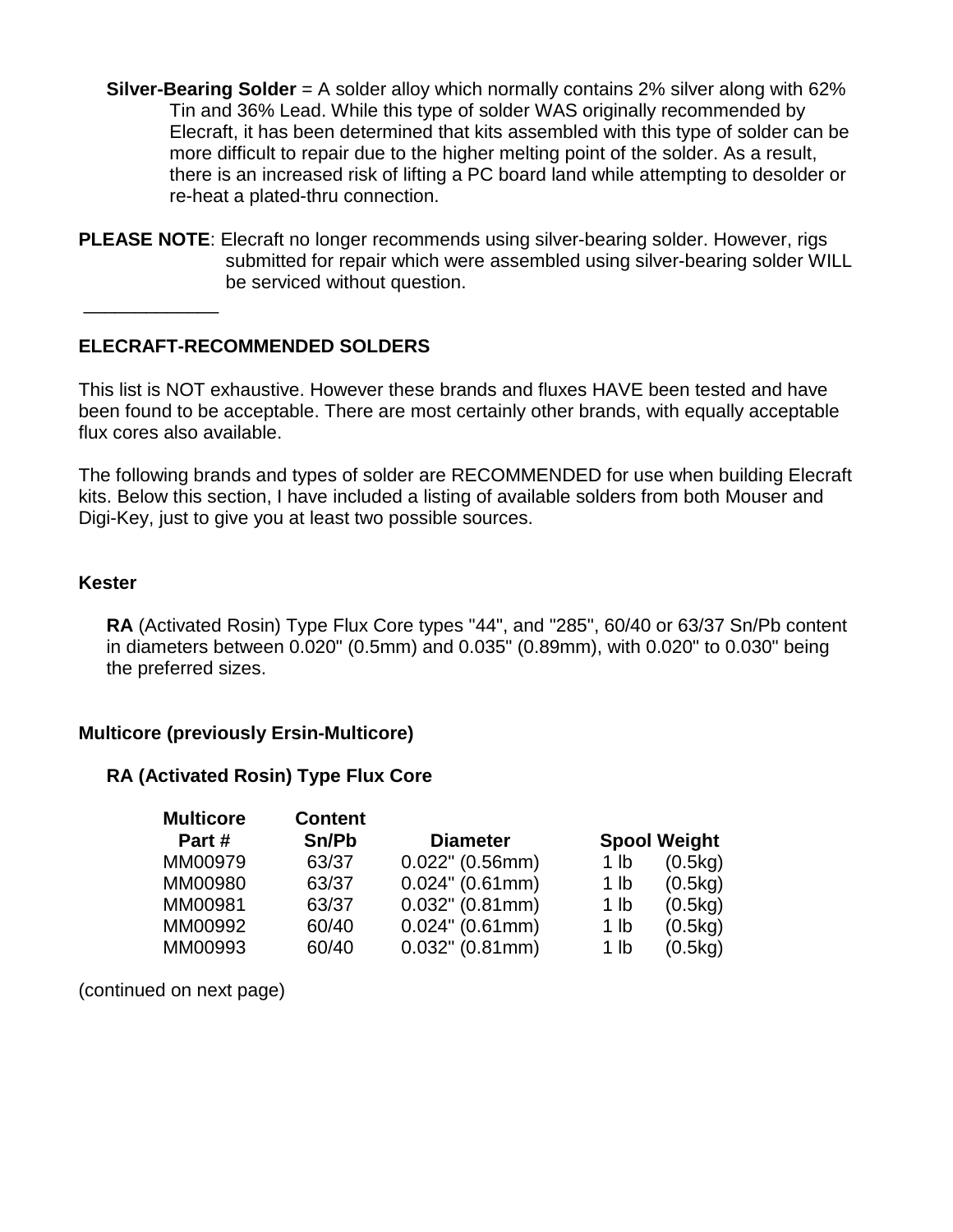## **ELECRAFT-RECOMMENDED SOLDERS, continued from previous page**

#### **Multicore (previously Ersin-Multicore), continued**

#### **RA (Activated Rosin) Type Flux Core**

| <b>Multicore</b> | <b>Content</b> |                    |                 |                     |
|------------------|----------------|--------------------|-----------------|---------------------|
| Part#            | Sn/Pb          | <b>Diameter</b>    |                 | <b>Spool Weight</b> |
| MM01020          | 60/40          | $0.022$ " (0.56mm) | $1/2$ lb        | (0.25kg)            |
| MM01021          | 60/40          | $0.022$ " (0.56mm) | 1 <sub>lb</sub> | (0.5kg)             |
| MM01022          | 60/40          | $0.024$ " (0.61mm) | $1/2$ lb        | (0.25kg)            |
| MM01023          | 60/40          | $0.024$ " (0.61mm) | 1 b             | (0.5kg)             |
| MM01083          | 63/37          | $0.022$ " (0.56mm) | $1/2$ lb        | (0.25kg)            |
| MM01084          | 63/37          | $0.024$ " (0.61mm) | $1/2$ lb        | (0.25kg)            |
|                  |                |                    |                 |                     |

#### **RMA (Mildly Activated Rosin) Type Flux**

| MM01045 | 63/37 | $0.032$ " (0.81mm) | 1 lb | (0.5kg) |
|---------|-------|--------------------|------|---------|
|---------|-------|--------------------|------|---------|

#### **Radio Shack Rosin Core Solders**

| R / 3     | content |                    |          |                     |
|-----------|---------|--------------------|----------|---------------------|
| Part#     | Sn/Pb   | <b>Diameter</b>    |          | <b>Spool Weight</b> |
| 64-017    | 60/40   | $0.032$ " (0.81mm) | $0.5$ oz | (14q)               |
| 64-005    | 60/40   | $0.032$ " (0.81mm) | $2.5$ oz | (71q)               |
| 64-009    | 60/40   | $0.032$ " (0.81mm) |          | 8.0 oz (0.25kg)     |
| 910-3836* | 60/40   | $0.031$ " (0.81mm) |          | 1.0 lb $(0.25kg)$   |

**\*** Available through Radio Shack's Tech America

**R / S Content**

#### WARNING WARNING WARNING

DO NOT build ELECRAFT kits using solders which contain NO-CLEAN or WATER-SOLUBLE FLUXES, nor should you use NO-LEAD solders!

Kits submitted for repair which HAVE been assembled using No-Clean or Water-Soluble fluxes MAY be refused service..!

#### **- DO NOT USE SOLDERS WITH THE FOLLOWING TYPES OF FLUX CORE -**

Kester "245" No-Clean Solder Kester "331" Water-Soluble Solder or ANY solder with a "No-Clean" or "Water-Soluble" flux core.

If you have ANY questions about which solder is appropriate to use PLEASE ASK ELECRAFT BEFORE YOU USE IT.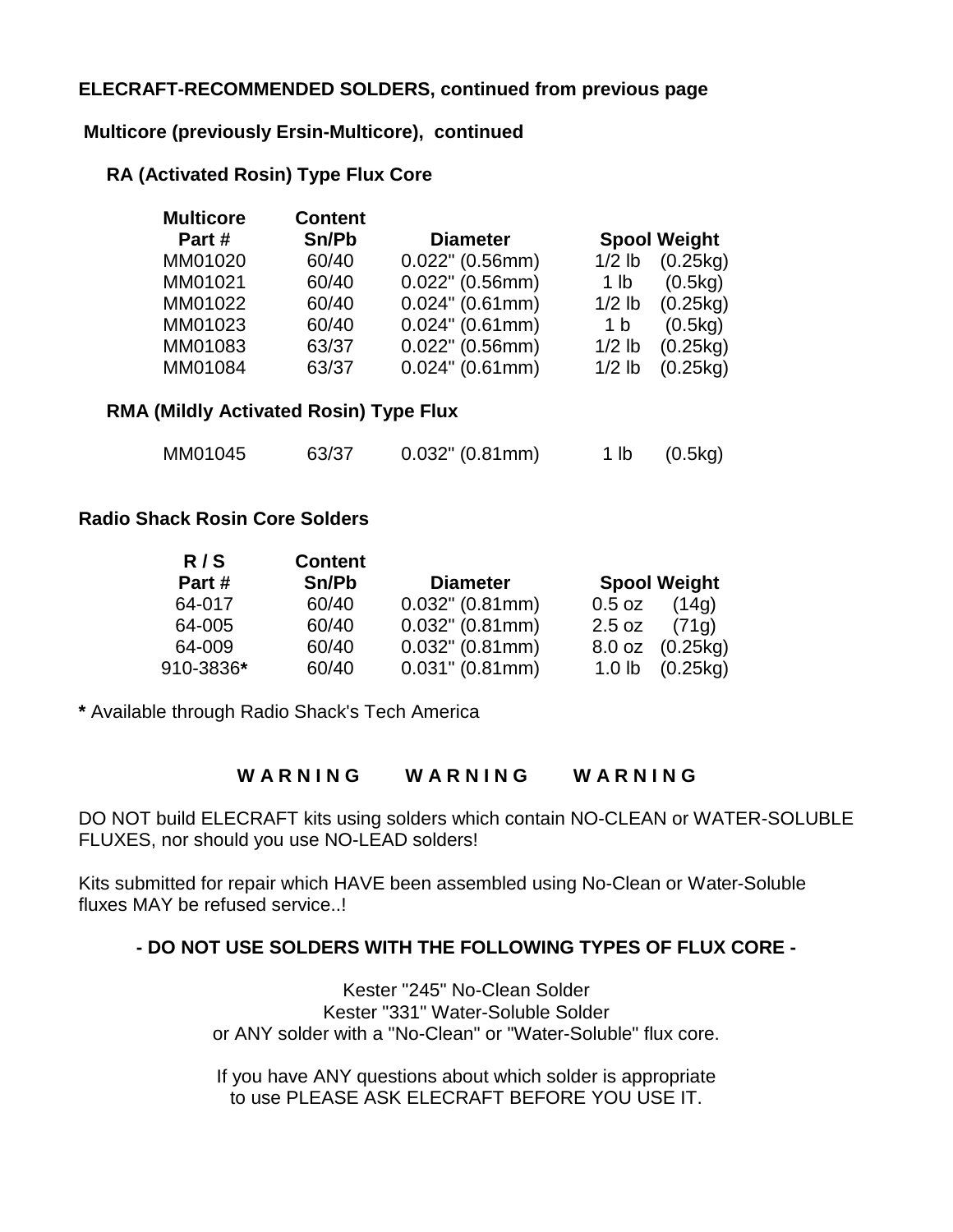## **POSSIBLE SOLDER SOURCES** (not exhaustive)

## **MOUSER ELECTRONICS ( http://www.mouser.com )**

#### **KESTER SOLDERS**

## **"44" Rosin, (RA) Activated Rosin Core Solder**

| <b>MOUSER</b>    | Dia          | Weight |       |
|------------------|--------------|--------|-------|
| STK NO.          | <b>Alloy</b> | (in.)  | (Ib.) |
| 533-24-6337-0100 | 63/37        | 0.020" | 1     |
| 533-23-6337-18   | 63/37        | 0.025" | 1/2   |
| 533-24-6337-18   | 63/37        | 0.025" | 1     |
| 533-23-6337-27   | 63/37        | 0.031" | 1/2   |
| 533-24-6337-27   | 63/37        | 0.031" | 1     |
|                  |              |        |       |
|                  |              |        |       |
| <b>MOUSER</b>    | Dia          | Weight |       |
| STK NO.          | <b>Alloy</b> | (in.)  | (lb.) |
| 533-24-6040-0100 | 60/40        | 0.020" | 1     |
| 533-23-6040-18   | 60/40        | 0.025" | 1/2   |
| 533-24-6040-18   | 60/40        | 0.025" | 1     |
| 533-23-6040-27   | 60/40        | 0.031" | 1/2   |

## **"285" Rosin, (RMA) Mildly Activated Rosin Core Solder**

| <b>MOUSER</b>    | Dia          | Weight |       |
|------------------|--------------|--------|-------|
| STK NO.          | <b>Alloy</b> | (in.)  | (Ib.) |
| 533-24-6337-9700 | 63/37        | 0.020" |       |
| 533-24-6337-9718 | 63/37        | 0.025" | 1.    |
| 533-23-6337-9713 | 63/37        | 0.031" | 1.    |
| 533-24-6337-9710 | 63/37        | 0.031" | 1     |

(continued on next page)